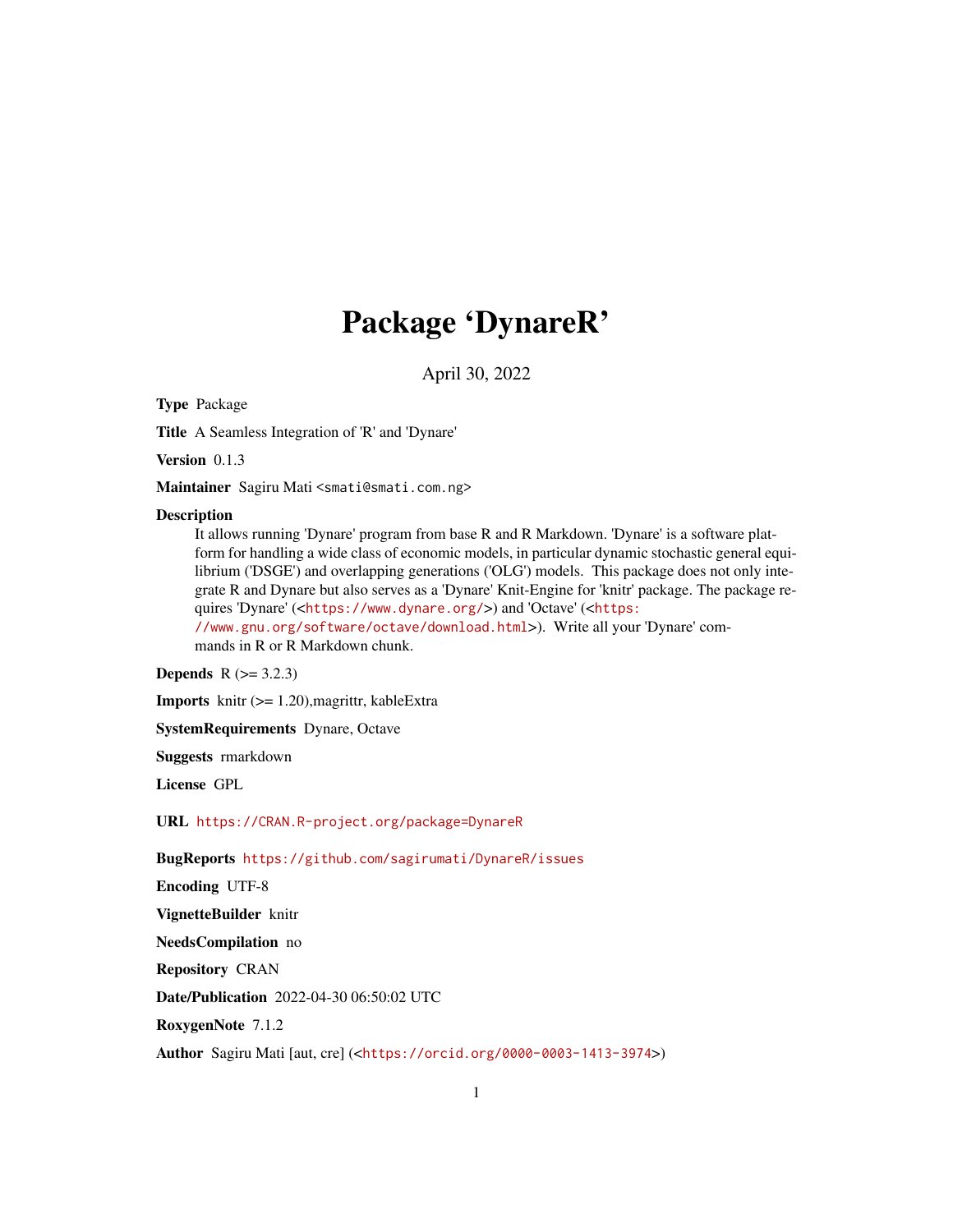# <span id="page-1-0"></span>R topics documented:

| Index | 16 |
|-------|----|

DynareR-package *DynareR: A Seamless Integration of 'R' and 'Dynare'*

# <span id="page-1-1"></span>Description

It allows running 'Dynare' program from base R and R Markdown. 'Dynare' is a software platform for handling a wide class of economic models, in particular dynamic stochastic general equilibrium ('DSGE') and overlapping generations ('OLG') models. This package does not only integrate R and Dynare but also serves as a 'Dynare' Knit-Engine for 'knitr' package. The package requires 'Dynare' (<https://www.dynare.org/>) and 'Octave' (<https://www.gnu.org/software/octave/download.html>). Write all your 'Dynare' commands in R or R Markdown chunk.

#### Author(s)

Maintainer: Sagiru Mati <smati@smati.com.ng> [\(ORCID\)](https://orcid.org/0000-0003-1413-3974)

# See Also

Useful links:

- <https://CRAN.R-project.org/package=DynareR>
- Report bugs at <https://github.com/sagirumati/DynareR/issues>

Other important functions: [add\\_path\(](#page-2-1)), [eng\\_dynare\(](#page-3-1)), [import\\_log\(](#page-4-1)), [include\\_IRF\(](#page-5-1)), [run\\_dynare\(](#page-6-1)), [run\\_models\(](#page-8-1)), [set\\_dynare\\_version\(](#page-9-1)), [set\\_octave\\_path\(](#page-10-1)), [write\\_dyn\(](#page-11-1)), [write\\_mod\(](#page-13-1))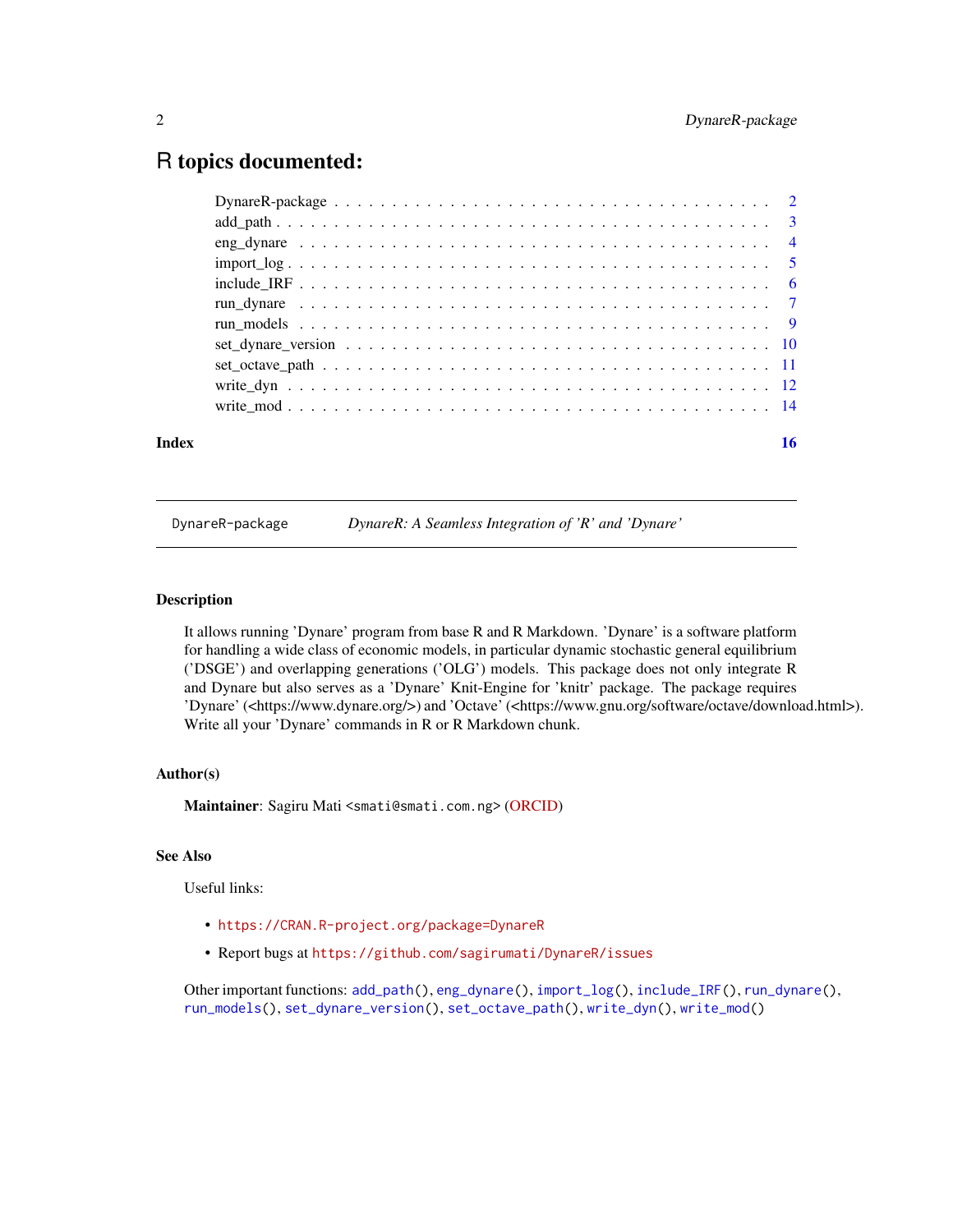<span id="page-2-1"></span><span id="page-2-0"></span>

Use this function to add matlab folder. Use this function if Dynare is NOT installed in the standard location

#### Usage

add\_path(path)

#### Arguments

| path | Path to the matlab folder. Default path is /usr/lib/dynare/matlab for Linux, |
|------|------------------------------------------------------------------------------|
|      | /usr/lib/dynare/matlab formacOS and c:/dynare/x.y/matlab for Windows,        |
|      | where x, y is Dynare version number.                                         |

# Value

Set of Dynare (open-source software for DSGE modelling) outputs

### See Also

Other important functions: [DynareR](#page-1-1), [eng\\_dynare\(](#page-3-1)), [import\\_log\(](#page-4-1)), [include\\_IRF\(](#page-5-1)), [run\\_dynare\(](#page-6-1)), [run\\_models\(](#page-8-1)), [set\\_dynare\\_version\(](#page-9-1)), [set\\_octave\\_path\(](#page-10-1)), [write\\_dyn\(](#page-11-1)), [write\\_mod\(](#page-13-1))

## Examples

library(DynareR) ## Not run: add\_path('/usr/lib/dynare/matlab') # Default for Linux

add\_path('c:/dynare/5.1/matlab') # Default for Windows, but 5.1 can change if later version of # `Dynare` is installed.

add\_path('/usr/lib/dynare/matlab') # Default for macOS

## End(Not run)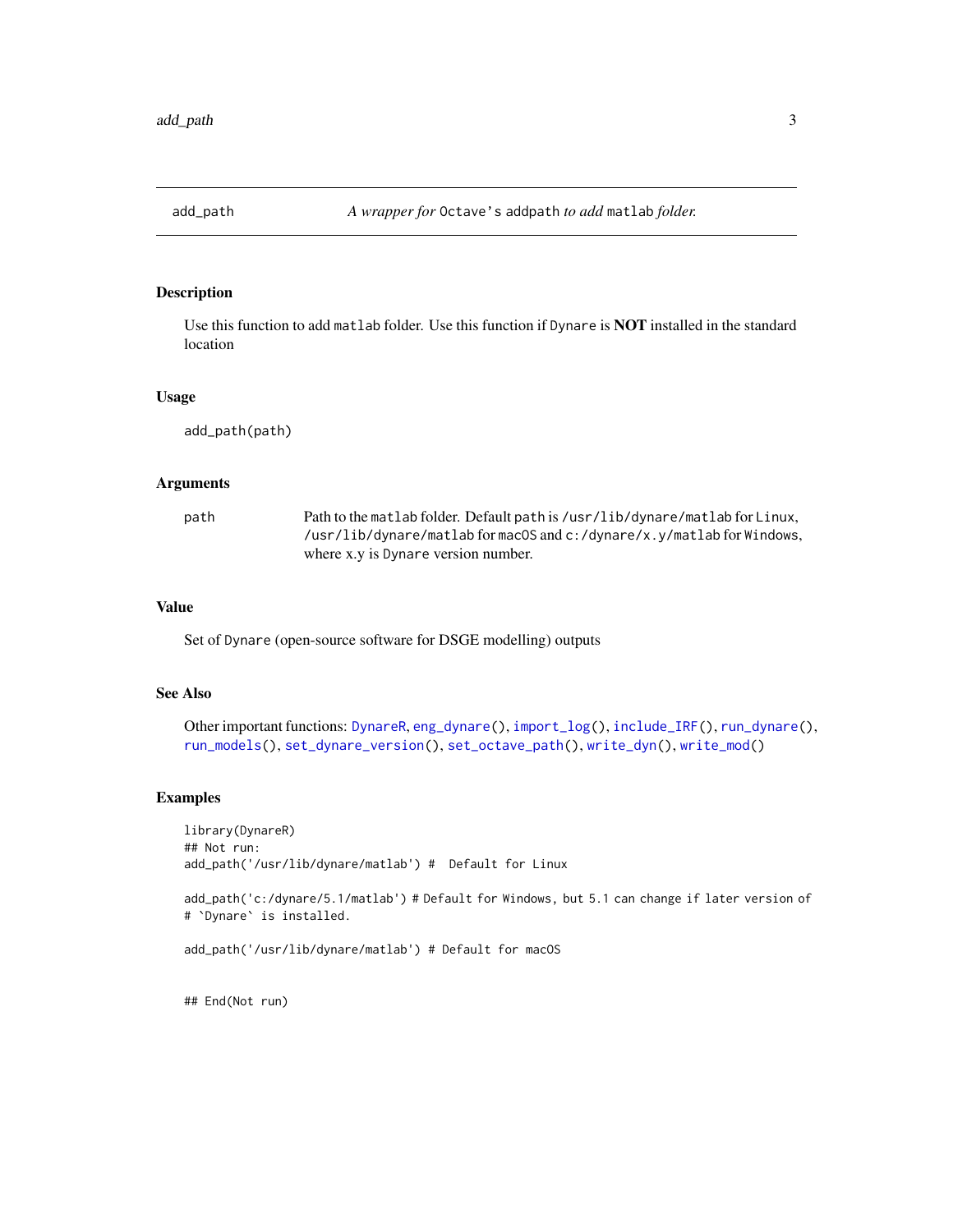<span id="page-3-1"></span><span id="page-3-0"></span>

This package runs on top of knitr to facilitate communication with Dynare. Run Dynare scripts from R Markdown document.

#### Usage

```
eng_dynare(options)
```
#### Arguments

options Chunk options, as provided by knitr during chunk execution. Chunk option for this is dynare

# Details

The dynare engine can be activated via

knitr::knit\_engines\$set(dynare = DynareR::eng\_dynare)

This will be set within an R Markdown document's setup chunk.

#### Value

Set of Dynare (open-source software for DSGE modelling) codes

#### Author(s)

Sagiru Mati, ORCID: 0000-0003-1413-3974, https://smati.com.ng

- Yusuf Maitama Sule (Northwest) University Kano, Nigeria
- SMATI Academy

#### References

Bob Rudis (2015).Running Go language chunks in R Markdown (Rmd) files. Available at: https://gist.github.com/hrbrmstr/9a

Yihui Xie (2019). knitr: A General-Purpose Package for Dynamic Report Generation in R. R package version 1.24.

Yihui Xie (2015) Dynamic Documents with R and knitr. 2nd edition. Chapman and Hall/CRC. ISBN 978-1498716963

Yihui Xie (2014) knitr: A Comprehensive Tool for Reproducible Research in R. In Victoria Stodden, Friedrich Leisch and Roger D. Peng, editors, Implementing Reproducible Computational Research. Chapman and Hall/CRC. ISBN 978-1466561595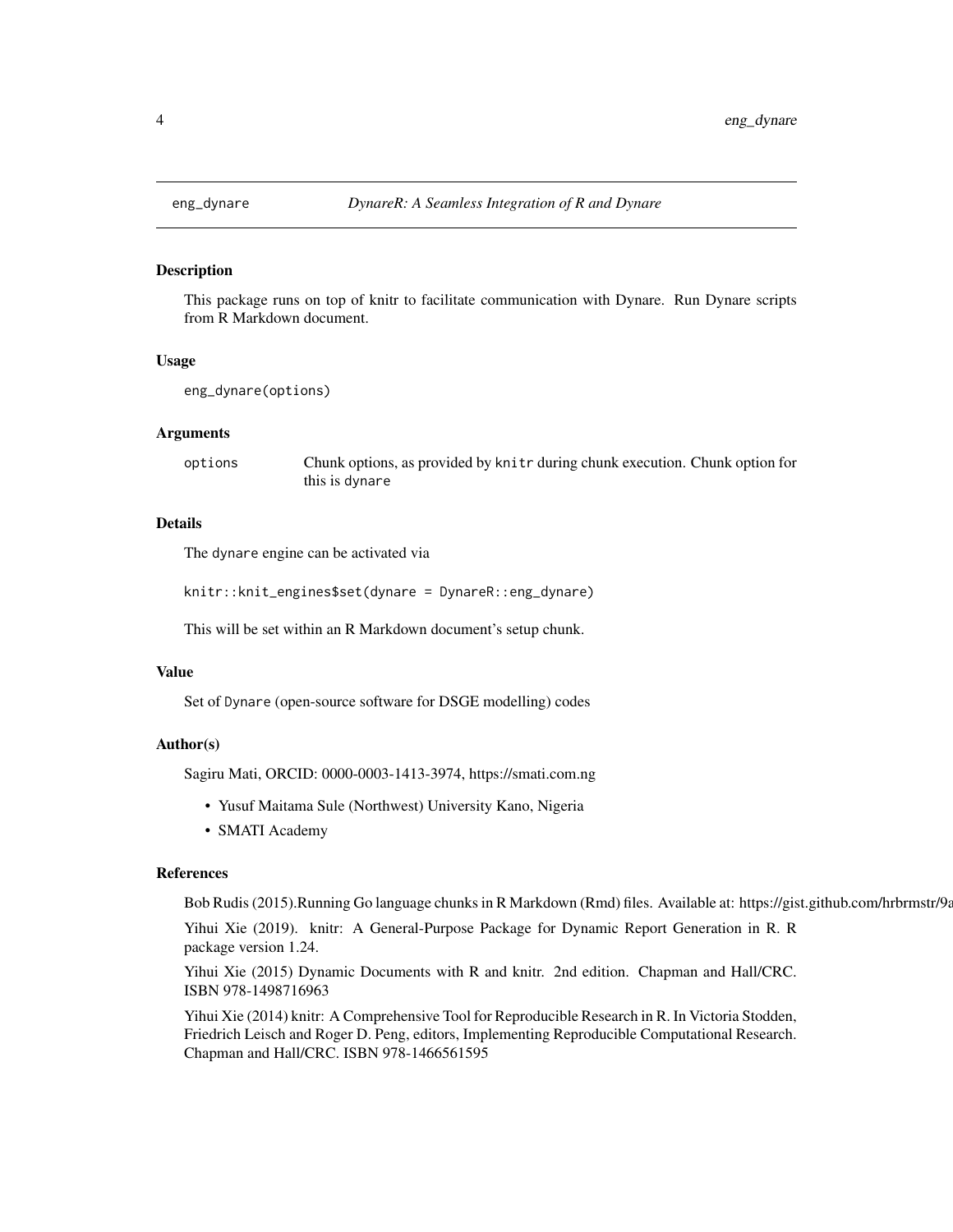# <span id="page-4-0"></span>import\_log 5

# See Also

```
Other important functions: DynareR, add_path(), import_log(), include_IRF(), run_dynare(),
run_models(), set_dynare_version(), set_octave_path(), write_dyn(), write_mod()
```
#### Examples

```
knitr::knit_engines$set(dynare = DynareR::eng_dynare)
library(DynareR)
```
<span id="page-4-1"></span>import\_log *Import* dynare *log file as a list of R dataframes.*

# Description

Use this function to import dynare log file as a list of R dataframes. The imported list can be accessed via dynare\$modelNmae.

#### Usage

 $import_log(path = "."$ , model = "")

### Arguments

| path  | A character string for the path to the dynare log file.                     |
|-------|-----------------------------------------------------------------------------|
| model | Object or a character string representing the name of the Dynare model file |
|       | (. mod or . dyn extension)                                                  |

#### Value

Set of Dynare (open-source software for DSGE modelling) outputs

# See Also

Other important functions: [DynareR](#page-1-1), [add\\_path\(](#page-2-1)), [eng\\_dynare\(](#page-3-1)), [include\\_IRF\(](#page-5-1)), [run\\_dynare\(](#page-6-1)), [run\\_models\(](#page-8-1)), [set\\_dynare\\_version\(](#page-9-1)), [set\\_octave\\_path\(](#page-10-1)), [write\\_dyn\(](#page-11-1)), [write\\_mod\(](#page-13-1))

## Examples

```
## Not run:
library(DynareR)
```
demo(bkk)

import\_log(model="bkk")

# Alternatively, use the path to the log file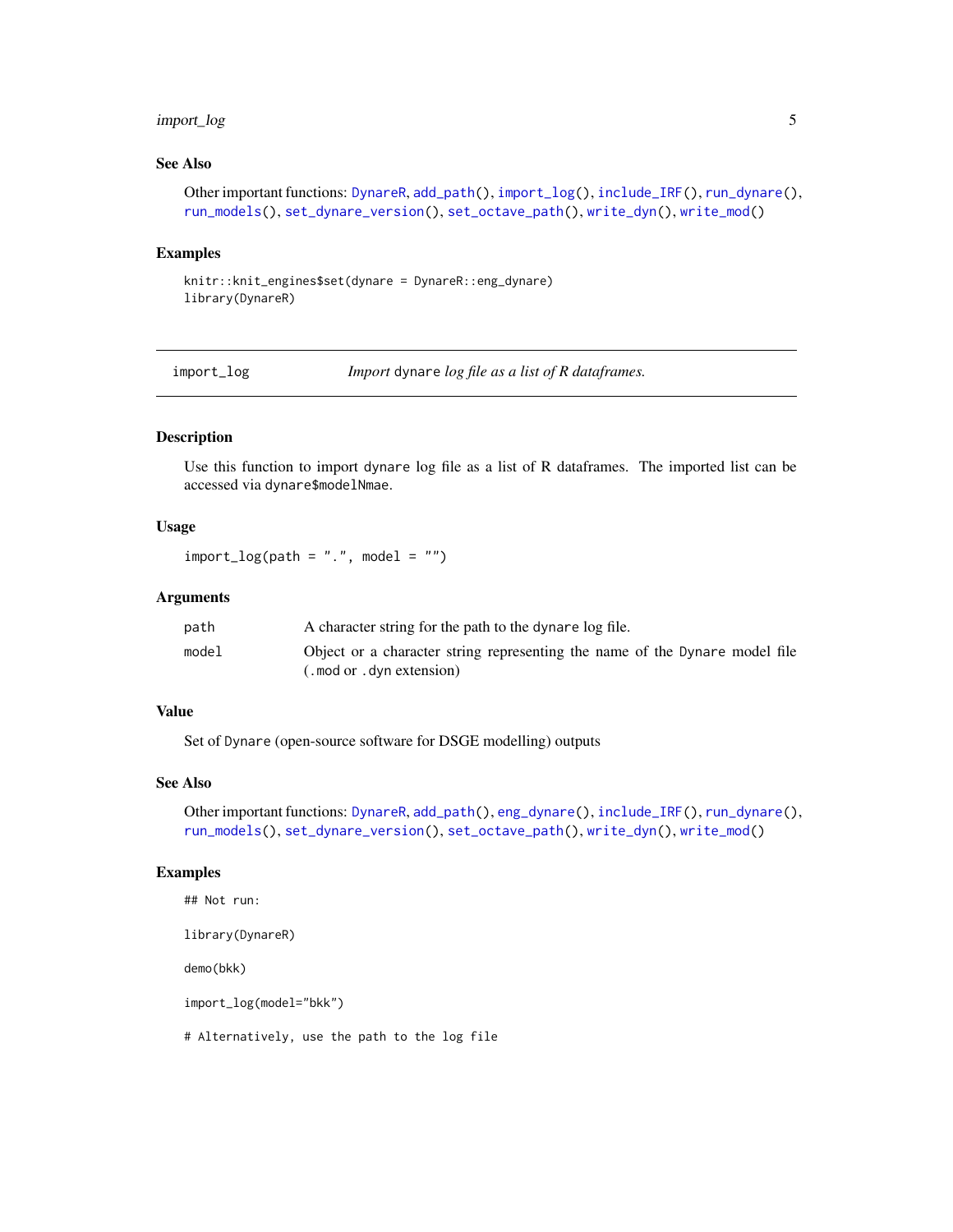```
import_log(path="bkk/bkk.log")
# Access the mported list
dynare$bkk
dynare$bkk$moments
knitr::kable(dynare$bkk$decomposition,format='pandoc')
## End(Not run)
```
<span id="page-5-1"></span>

| include IRF | Embed the graphs of Impulse Response Function (IRF) in R Mark- |
|-------------|----------------------------------------------------------------|
|             | down document                                                  |

Use this function to include Dynare IRF into the R Markdown document

# Usage

```
include\_IRF(path = ".", model = "", IRF = "")
```
# Arguments

| path       | A character string for the path to the IRF graph.                                                         |
|------------|-----------------------------------------------------------------------------------------------------------|
| model      | Object or a character string representing the name of the Dynare model file<br>(. mod or . dyn extension) |
| <b>TRF</b> | A character string for the name of the Impulse Response Function as defined in<br>the Dynare codes.       |

# Value

Set of Dynare (open-source software for DSGE modelling) outputs

# Author(s)

[Sagiru Mati,](https://smati.com.ng) [ORCID: 0000-0003-1413-3974](https://orcid.org/0000-0003-1413-3974)

- Yusuf Maitama Sule (Northwest) University Kano, Nigeria
- SMATI Academy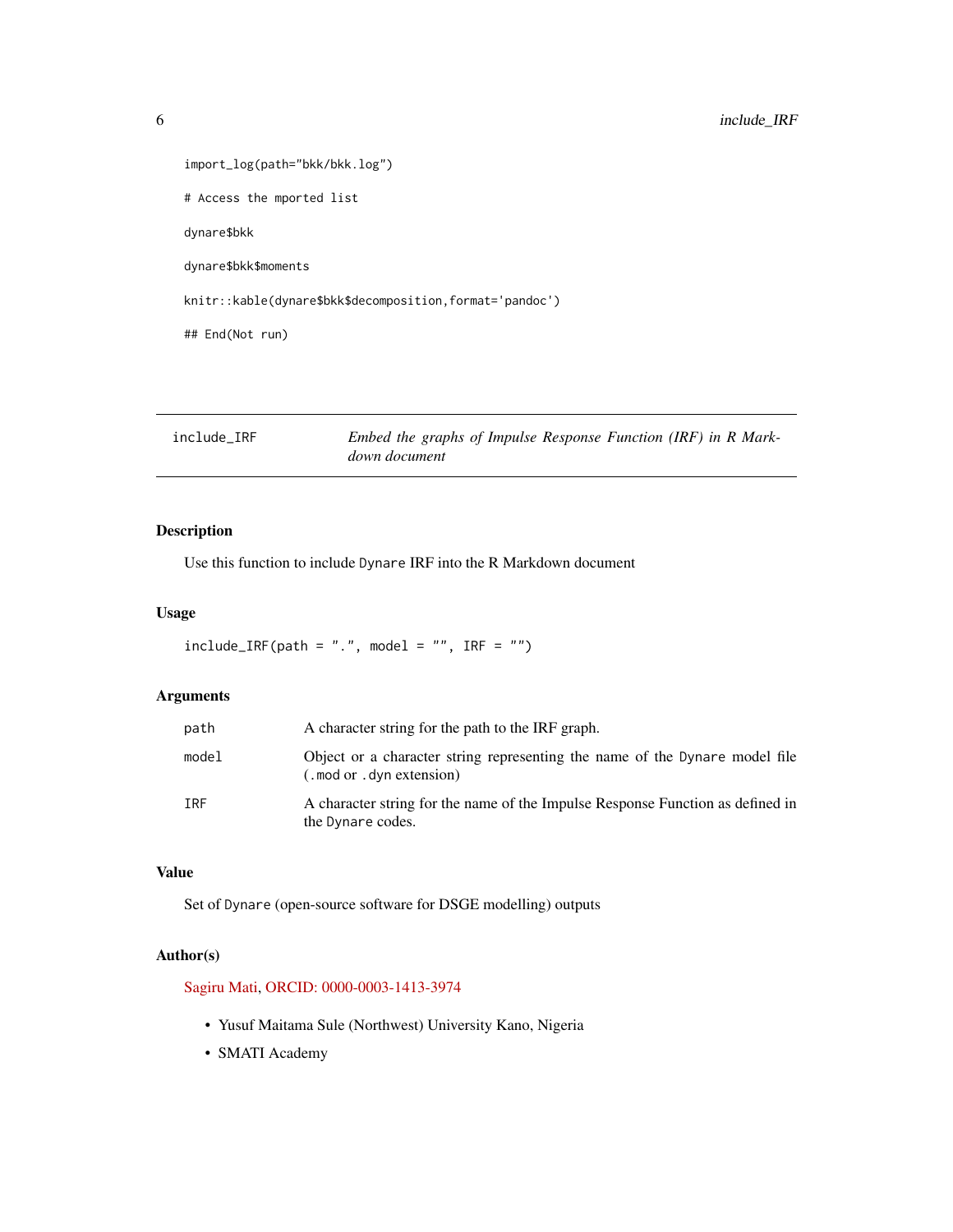# <span id="page-6-0"></span>run\_dynare 7

#### References

Bob Rudis (2015).Running Go language chunks in R Markdown (Rmd) files. Available at: https://gist.github.com/hrbrmstr/9a

Yihui Xie (2019). knitr: A General-Purpose Package for Dynamic Report Generation in R. R package version 1.24.

Yihui Xie (2015) Dynamic Documents with R and knitr. 2nd edition. Chapman and Hall/CRC. ISBN 978-1498716963

Yihui Xie (2014) knitr: A Comprehensive Tool for Reproducible Research in R. In Victoria Stodden, Friedrich Leisch and Roger D. Peng, editors, Implementing Reproducible Computational Research. Chapman and Hall/CRC. ISBN 978-1466561595

#### See Also

```
Other important functions: DynareR, add_path(), eng_dynare(), import_log(), run_dynare(),
run_models(), set_dynare_version(), set_octave_path(), write_dyn(), write_mod()
```
#### Examples

## Not run: library(DynareR)

demo(bkk)

include\_IRF(model="bkk",IRF="E\_H2")

# The above code fetches the IRF graph from "bkk/bkk/graphs/bkk\_IRF\_E\_H2.pdf"

# Alternatively, the `path` argument can be used as follows

```
include_IRF(path="bkk/bkk/graphs/bkk_IRF_E_H2.pdf")
```
## End(Not run)

<span id="page-6-1"></span>run\_dynare *Create and run* Dynare mod *file*

#### Description

Use this function to create and run Dynare mod file. Use run\_dynare(code="someCode", model="someModel") if you want the Dynare files to live in the current working directory. Use run\_dynare(run\_dynare(code="someCode",mode if you want the Dynare files to live in the path different from the current working directory (for example, someDirectory).

#### Usage

```
run_dynare(code, model, import_log = FALSE)
```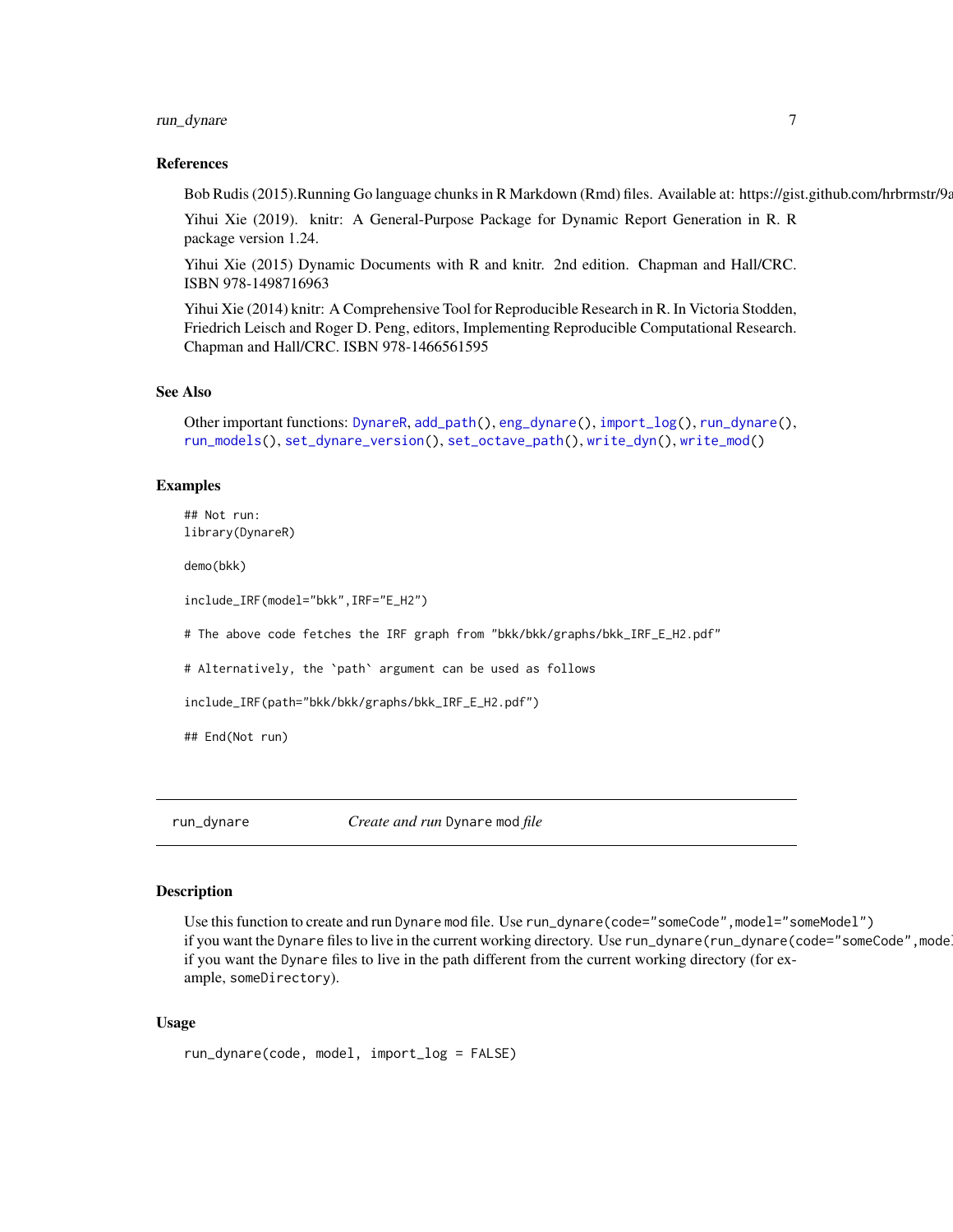#### <span id="page-7-0"></span>Arguments

| code       | Object or a character string representing the set of Dynare codes                                         |
|------------|-----------------------------------------------------------------------------------------------------------|
| model      | Object or a character string representing the name of the Dynare model file<br>(. mod or . dyn extension) |
| import_log | Logical. Whether or not to import dynare log file.                                                        |

#### Value

Set of Dynare (open-source software for DSGE modelling) outputs

#### See Also

```
Other important functions: DynareR, add_path(), eng_dynare(), import_log(), include_IRF(),
run_models(), set_dynare_version(), set_octave_path(), write_dyn(), write_mod()
```
#### Examples

```
library(DynareR)
## Not run:
DynareCodes='var y, c, k, a, h, b;
varexo e, u;
parameters beta, rho, alpha, delta, theta, psi, tau;
alpha = 0.36;
rho = 0.95;tau = 0.025;
beta = 0.99;
delta = 0.025;
psi = \theta;
theta = 2.95;
phi = 0.1;
model;
c*theta*h^(1+psi)=(1-alpha)*y;
k = \frac{beta*(((exp(b)*c)/(exp(b(+1))*c(+1)))}{*(exp(b(+1))*alpha*y(+1)+(1-delta)*k));y = exp(a)*(k(-1)^{\land}alpha)*(h*(1-alpha));k = exp(b)*(y-c)+(1-delta)*k(-1);a = \text{rho} * a(-1) + \text{tau} * b(-1) + e;b = \text{tau}(-1) + \text{rho}*b(-1) + u;end;
initval;
y = 1.08068253095672;
c = 0.80359242014163;h = 0.29175631001732;
k = 11.08360443260358;a = 0;b = 0;e = 0;u = 0;end;
shocks;
```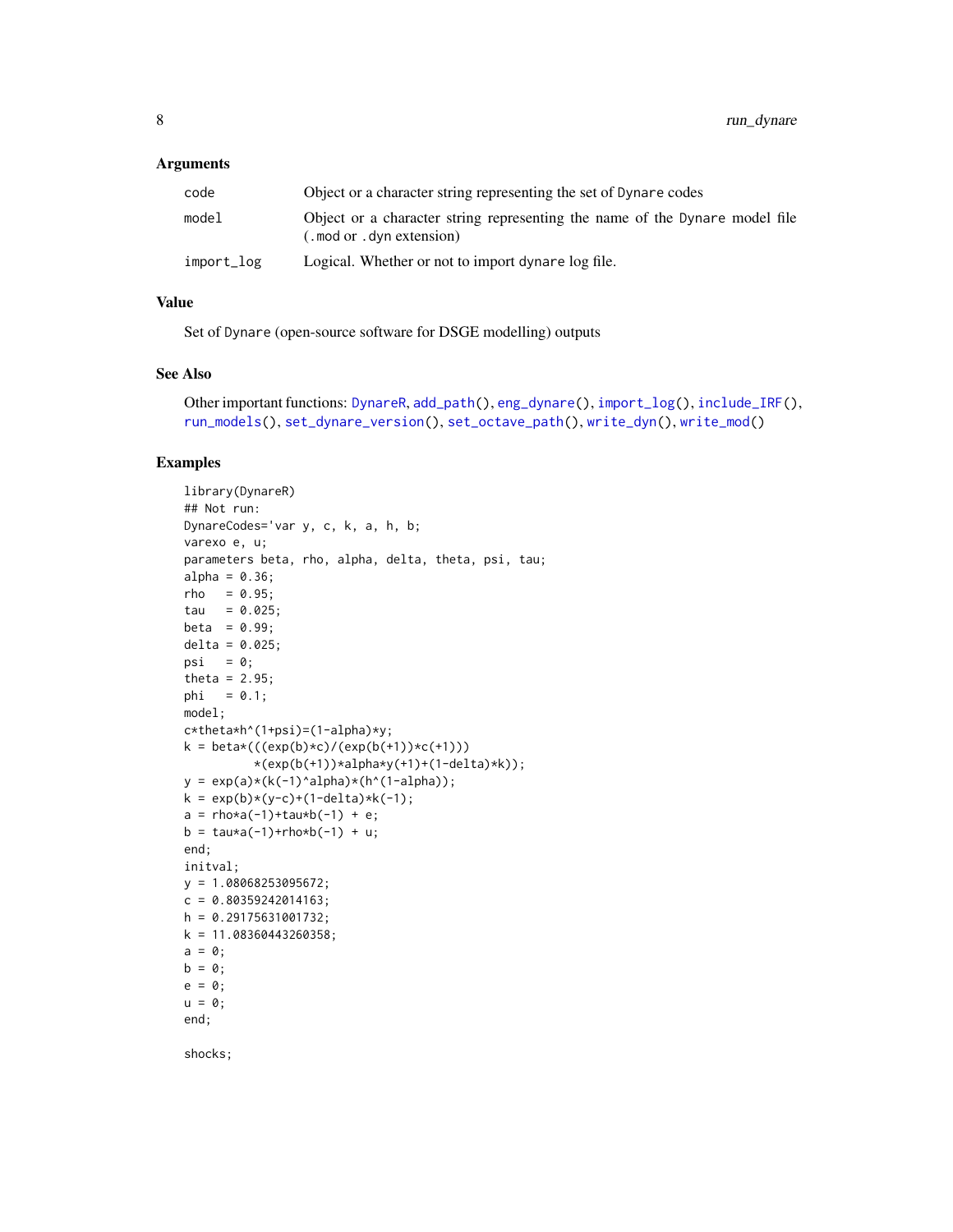# <span id="page-8-0"></span>run\_models 9

```
var e; stderr 0.009;
var u; stderr 0.009;
var e, u = phi*0.009*0.009;
end;
stoch_simul;'
# This is "example1" of the `Dynare` example files executed in current working directory
run_dynare(code=DynareCodes,model="example1",import_log=T)
# import_log=T returns the `dynare` log file as a list of dataframes in an environment `dynare`,
# which can be accessed using `dynare$modelName`
dynare$example1
dynare$example1$correlations
dynare$example1$autocorrelation[4,3]
knitr::kable(dynare$example1$moments,format='pandoc')
# This is "example1" of the `Dynare` example files executed in "DynareR/run_dynare/" folder
run_dynare(code=DynareCodes,model="DynareR/run_dynare/example1")
## End(Not run)
```
<span id="page-8-1"></span>run\_models *Run multiple existing* mod *or* dyn *files.*

#### Description

Use this function to execute multiple existing Dynare files. Use run\_models(model='someModel') if the Dynare files live in the current working directory. Use run\_models(model='someDirectory/someModel') if the Dynare files live in the path different from the current working directory (for example, someDirectory).

#### Usage

```
run_models(model = "*", import_log = FALSE)
```
#### Arguments

| model      | Object or a vector of character strings representing the names of the Dynare |
|------------|------------------------------------------------------------------------------|
|            | model files excluding . mod or . dyn file extension                          |
| import_log | Logical. Whether or not to import dynare log file.                           |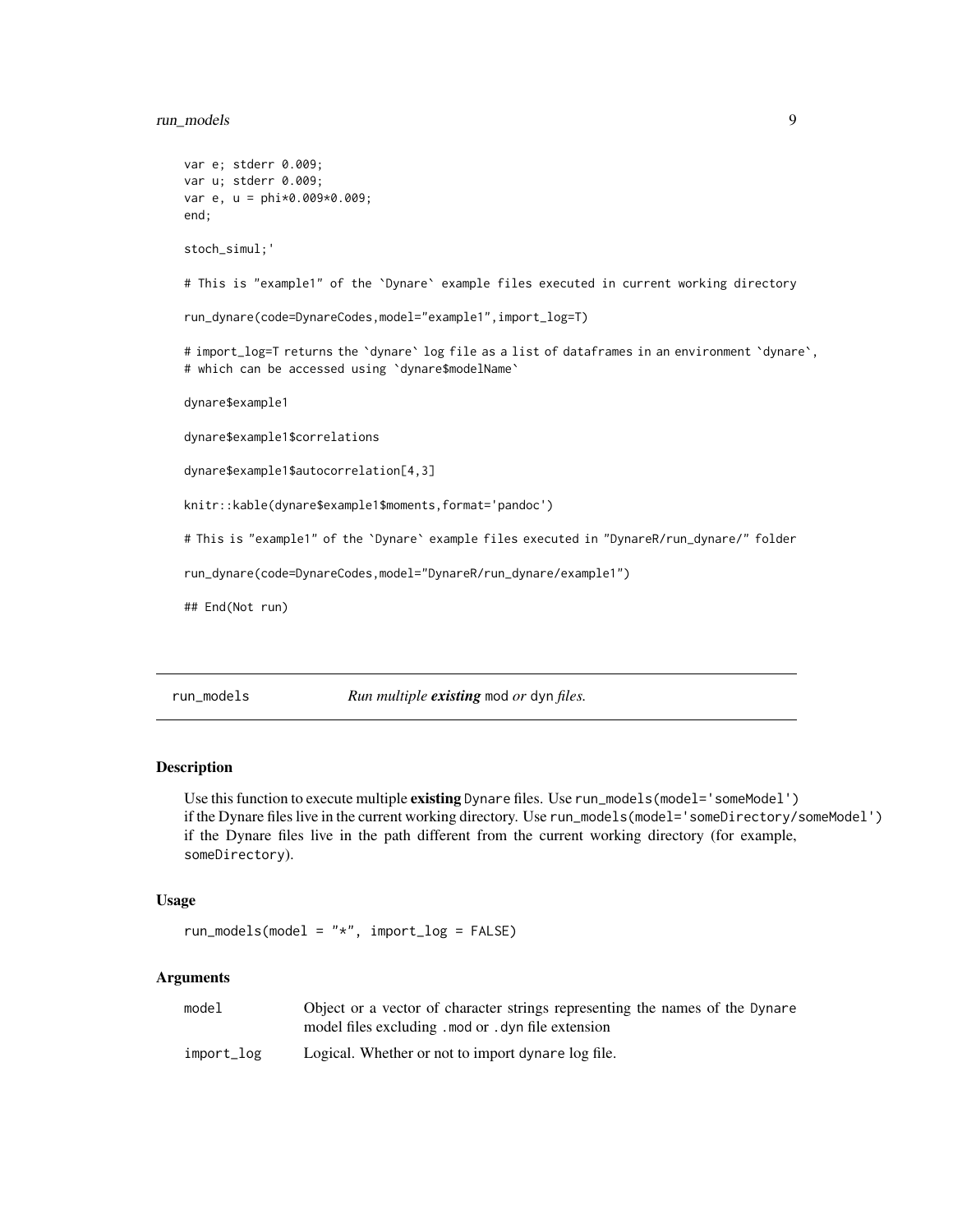#### <span id="page-9-0"></span>Value

Set of Dynare (open-source software for DSGE modelling) outputs

#### See Also

```
Other important functions: DynareR, add_path(), eng_dynare(), import_log(), include_IRF(),
run_dynare(), set_dynare_version(), set_octave_path(), write_dyn(), write_mod()
```
#### Examples

library(DynareR)

```
## Not run:
demo(agtrend)
demo(bkk)
demo(example1)
# Provide the list of the `Dynare` files in a vector
# Ensure that "agtrend.mod", "bkk.mod" and "example1.mod"
# live in the current working directory
# Copy the dynare files to the current working directory
lapply(c("agtrend","bkk","example1"),\(x) file.copy(paste0(x,"/",x,".mod"),"."))
run_models(c("agtrend","bkk","example1")) # Run the models in the vector.
run_models() # Run all models in Current Working Directory.
# You can run all models that live in "DynareR/run_dynare/" folder
# Copy the dynare files to the 'DynareR/run_dynare' directory
lapply(c("agtrend","bkk","example1"),\(x) file.copy(paste0(x,".mod"),"DynareR/run_dynare"))
run_models("DynareR/run_dynare*") # Note the * at the end.
## End(Not run)
```
<span id="page-9-1"></span>set\_dynare\_version *Set* Dynare *version*

#### **Description**

Use this function to set Dynare version

#### Usage

set\_dynare\_version(dynare\_version="")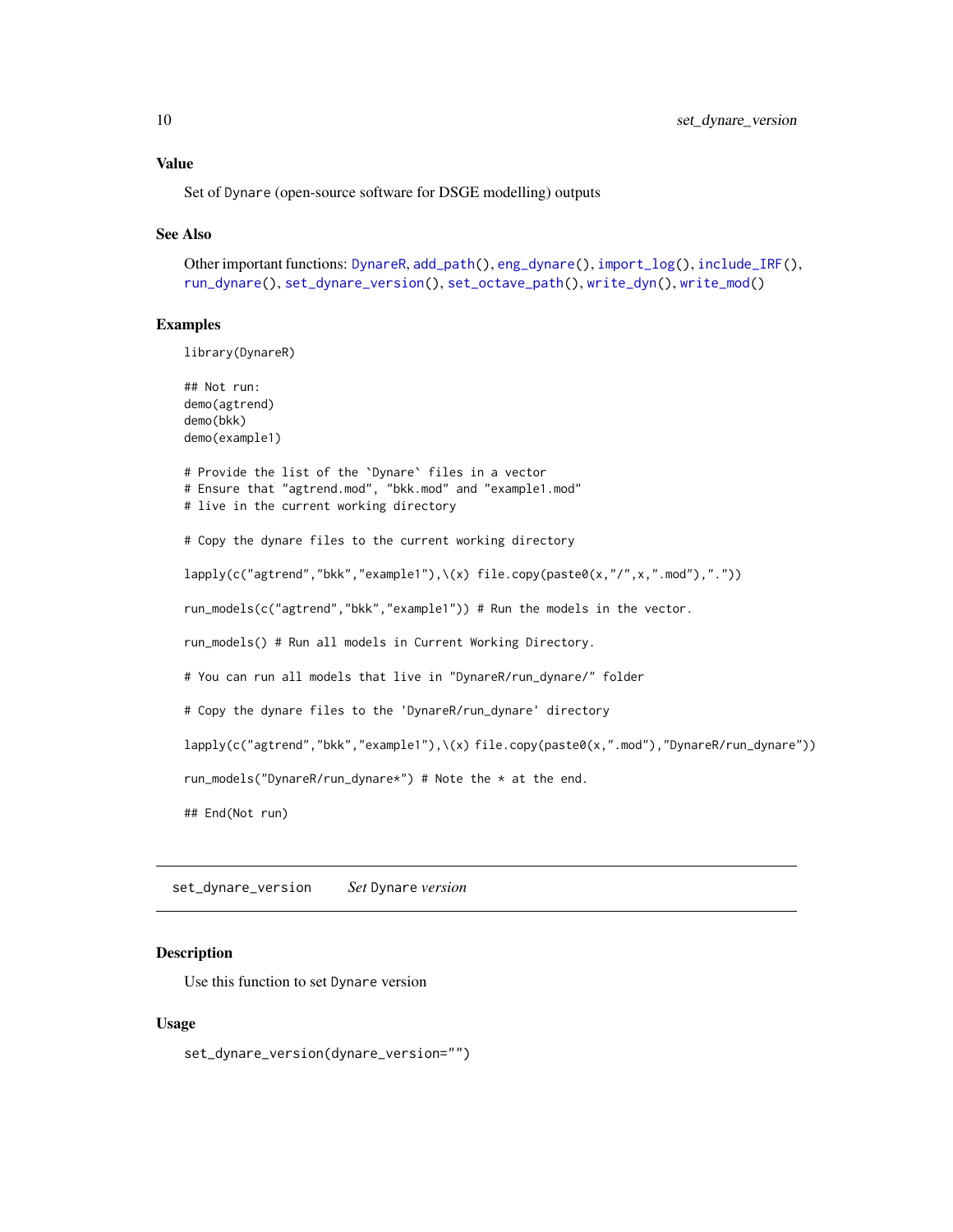# <span id="page-10-0"></span>set\_octave\_path 11

#### **Arguments**

dynare\_version Character representing Dynare version (for example 6.1, 4.6.1 and so on). This has effect on Windows only.

# Value

Character

# See Also

Other important functions: [DynareR](#page-1-1), [add\\_path\(](#page-2-1)), [eng\\_dynare\(](#page-3-1)), [import\\_log\(](#page-4-1)), [include\\_IRF\(](#page-5-1)), [run\\_dynare\(](#page-6-1)), [run\\_models\(](#page-8-1)), [set\\_octave\\_path\(](#page-10-1)), [write\\_dyn\(](#page-11-1)), [write\\_mod\(](#page-13-1))

# Examples

library(DynareR) ## Not run: # If you want to use the development version of Dynare set\_dynare\_version("6-unstable-2022-04-03-0800-700a0e3a") # The development version of Dynare # If you want to use Dynare version 5.2 set\_dynare\_version("5.2") ## End(Not run)

<span id="page-10-1"></span>set\_octave\_path *Set* Octave *path*

# Description

Use this function to set Octave path

## Usage

set\_octave\_path(engine\_path="octave")

## Arguments

engine\_path Path to the Octave executable

#### Value

Character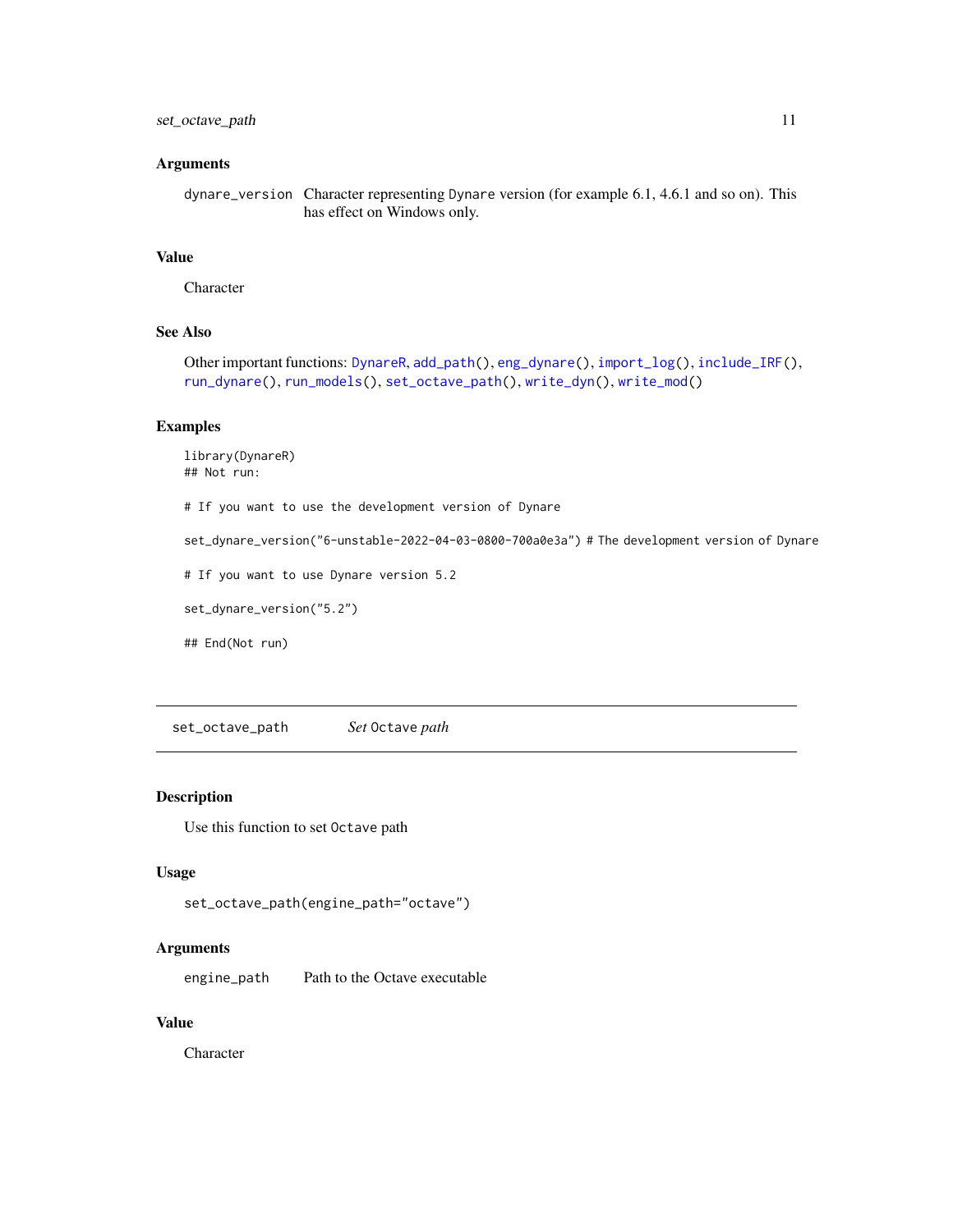# <span id="page-11-0"></span>See Also

```
Other important functions: DynareR, add_path(), eng_dynare(), import_log(), include_IRF(),
run_dynare(), run_models(), set_dynare_version(), write_dyn(), write_mod()
```
#### Examples

```
library(DynareR)
## Not run:
set_octave_path('C:/Program Files/GNU Octave/Octave-6.4.0/mingw64/bin/octave20.exe')
```
## End(Not run)

<span id="page-11-1"></span>write\_dyn *write a new* dyn *file.*

#### Description

Use write\_dyn(code="someCode", model="someModel") if you want the Dynare file to live in the current working directory. Use write\_dyn(code="someCode", model="someDirectory/someModel") if you want the Dynare file to live in the path different from the current working directory (for example, someDirectory).

#### Usage

write\_dyn(code, model)

#### Arguments

| code  | Object or a character string representing the set of Dynare codes                                         |
|-------|-----------------------------------------------------------------------------------------------------------|
| model | Object or a character string representing the name of the Dynare model file<br>(. mod or . dvn extension) |

# Value

Set of Dynare (open-source software for DSGE modelling) outputs

#### See Also

Other important functions: [DynareR](#page-1-1), [add\\_path\(](#page-2-1)), [eng\\_dynare\(](#page-3-1)), [import\\_log\(](#page-4-1)), [include\\_IRF\(](#page-5-1)), [run\\_dynare\(](#page-6-1)), [run\\_models\(](#page-8-1)), [set\\_dynare\\_version\(](#page-9-1)), [set\\_octave\\_path\(](#page-10-1)), [write\\_mod\(](#page-13-1))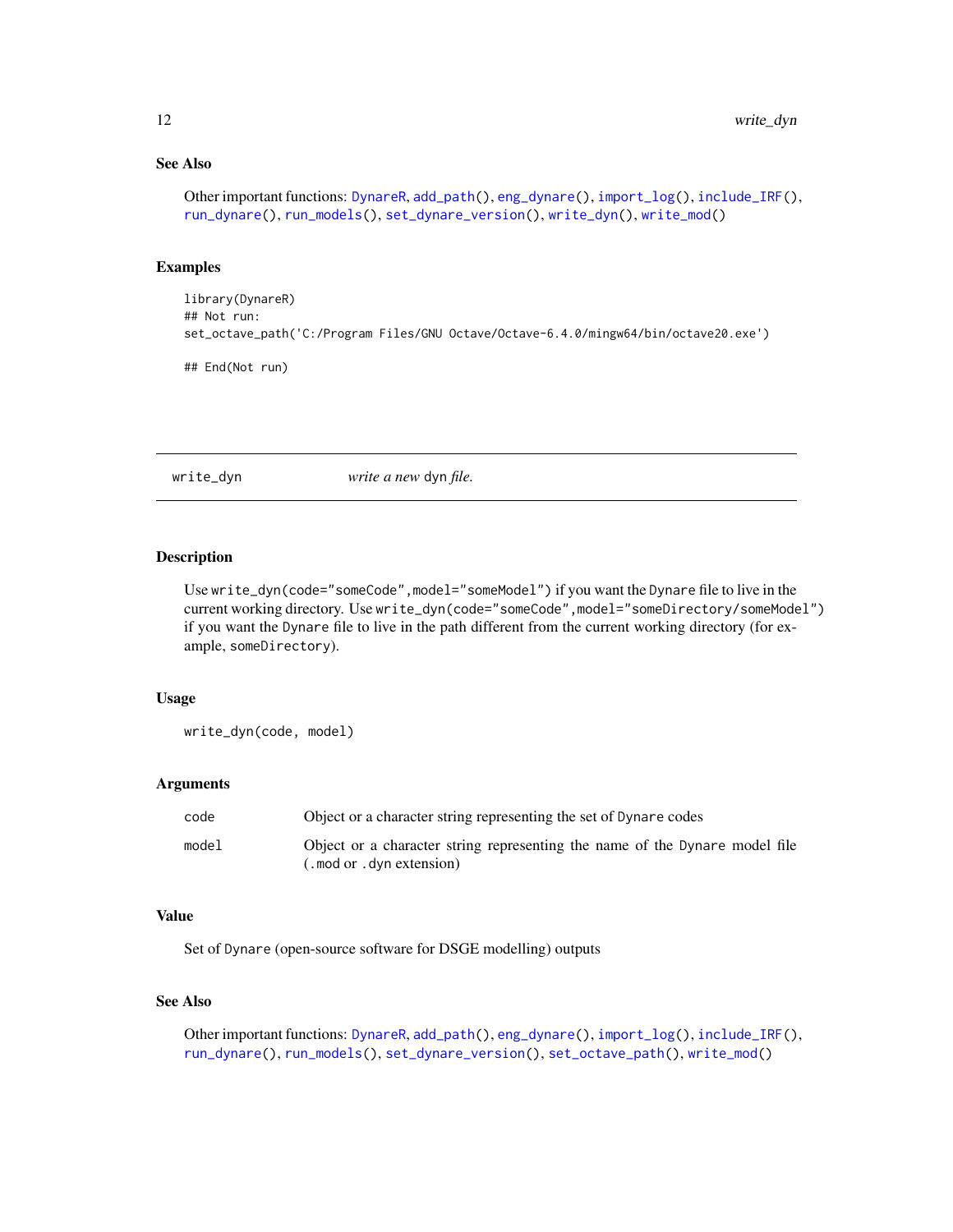#### write\_dyn 13

#### Examples

```
library(DynareR)
## Not run:
dynareCodes='var y, c, k, a, h, b;
varexo e, u;
parameters beta, rho, alpha, delta, theta, psi, tau;
alpha = 0.36;
rho = 0.95;
tau = 0.025;
beta = 0.99;
delta = 0.025;
psi = \theta;
theta = 2.95;
phi = 0.1;model;
c*theta*h^(1+psi)=(1-alpha)*y;
k = \frac{beta*(((exp(b)*c)/(exp(b(+1))*(c(+1))))}{h}*(exp(b(+1))*alpha*y(+1)+(1-delta)*k));y = exp(a)*(k(-1)^{\land}alpha)*(h^(1-\lambda pha));k = exp(b)*(y-c)+(1-delta)*k(-1);a = \text{rho} * a(-1) + \text{tau} * b(-1) + e;b = \text{tau} \cdot a(-1) + \text{rho} \cdot b(-1) + u;end;
initval;
y = 1.08068253095672;
c = 0.80359242014163;h = 0.29175631001732;k = 11.08360443260358;a = 0;
b = 0;e = 0;u = 0;end;
shocks;
var e; stderr 0.009;
var u; stderr 0.009;
var e, u = phi*0.009*0.009;
end;
stoch_simul;'
# This writes "example1" of the `Dynare` example with dyn extension
write_dyn(code=dynareCodes,model="example1")
# This writes "example1" of the `Dynare` example with dyn extension in "DynareR/write_dyn" folder
write_dyn(code=dynareCodes,model="DynareR/write_dyn/example1")
## End(Not run)
```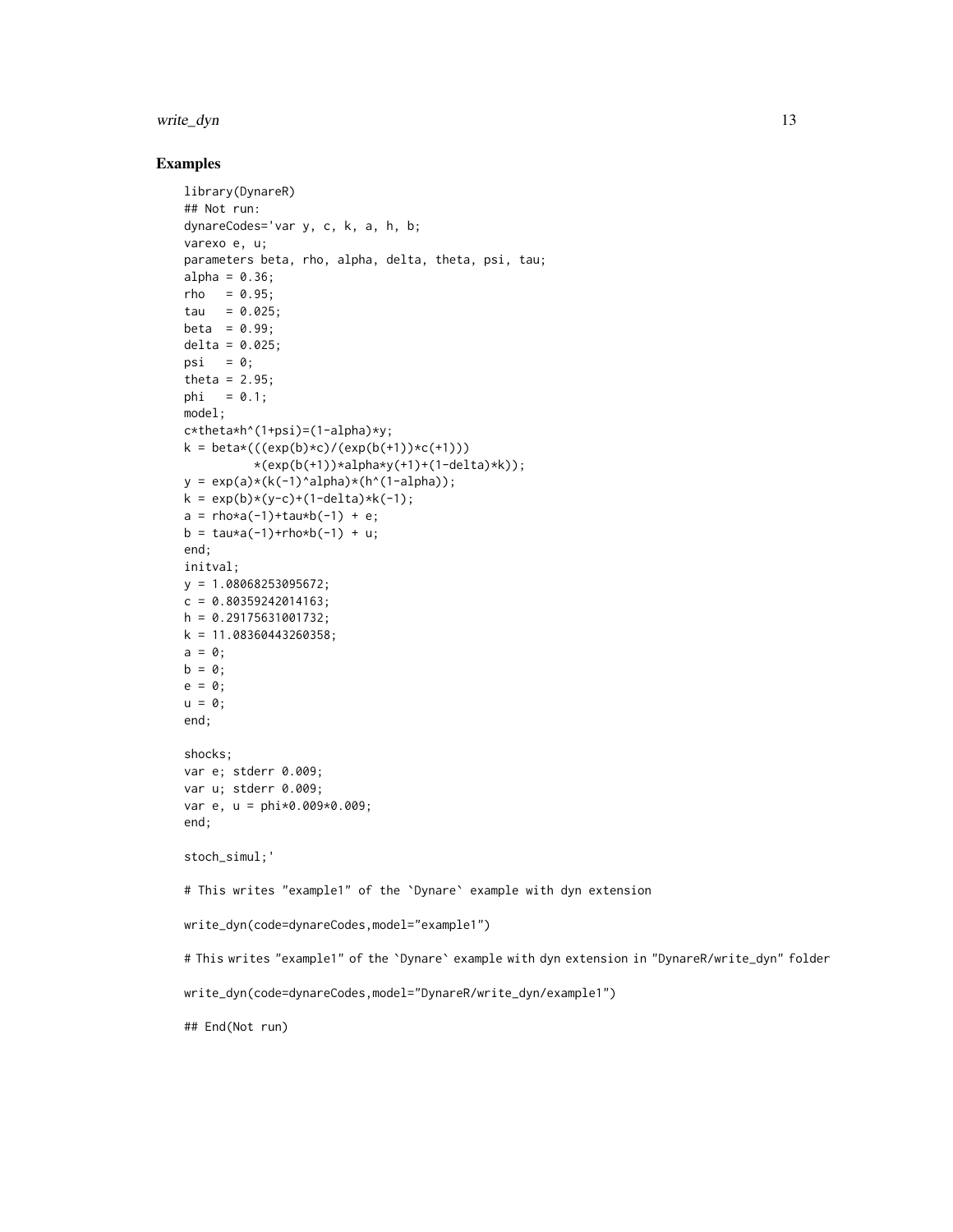<span id="page-13-1"></span><span id="page-13-0"></span>

Use write\_mod(code="someCode", model="someModel") if you want the Dynare file to live in the current working directory. Use write\_mod(code="someCode",model="someDirectory/someModel") if you want the Dynare file to live in the path different from the current working directory (for example, someDirectory).

#### Usage

write\_mod(code, model)

#### Arguments

| code  | Object or a character string representing the set of Dynare codes           |
|-------|-----------------------------------------------------------------------------|
| model | Object or a character string representing the name of the Dynare model file |
|       | (mod or . dyn extension).                                                   |

# Value

Set of Dynare (open-source software for DSGE modelling) outputs

#### See Also

Other important functions: [DynareR](#page-1-1), [add\\_path\(](#page-2-1)), [eng\\_dynare\(](#page-3-1)), [import\\_log\(](#page-4-1)), [include\\_IRF\(](#page-5-1)), [run\\_dynare\(](#page-6-1)), [run\\_models\(](#page-8-1)), [set\\_dynare\\_version\(](#page-9-1)), [set\\_octave\\_path\(](#page-10-1)), [write\\_dyn\(](#page-11-1))

# Examples

```
library(DynareR)
## Not run:
dynareCodes='var y, c, k, a, h, b;
varexo e, u;
parameters beta, rho, alpha, delta, theta, psi, tau;
alpha = 0.36;
rho = 0.95;tau = 0.025;
beta = 0.99;delta = 0.025;psi = \theta;
theta = 2.95;
phi = 0.1;model;
c*theta*h^(1+psi)=(1-alpha)*y;
k = \frac{beta*(((exp(b)*c)/(exp(b(+1))*c(+1)))}{*(exp(b(+1))*alpha*y(+1)+(1-delta)*k));y = exp(a)*(k(-1)^{\land}alpha)*(h*(1-alpha));
```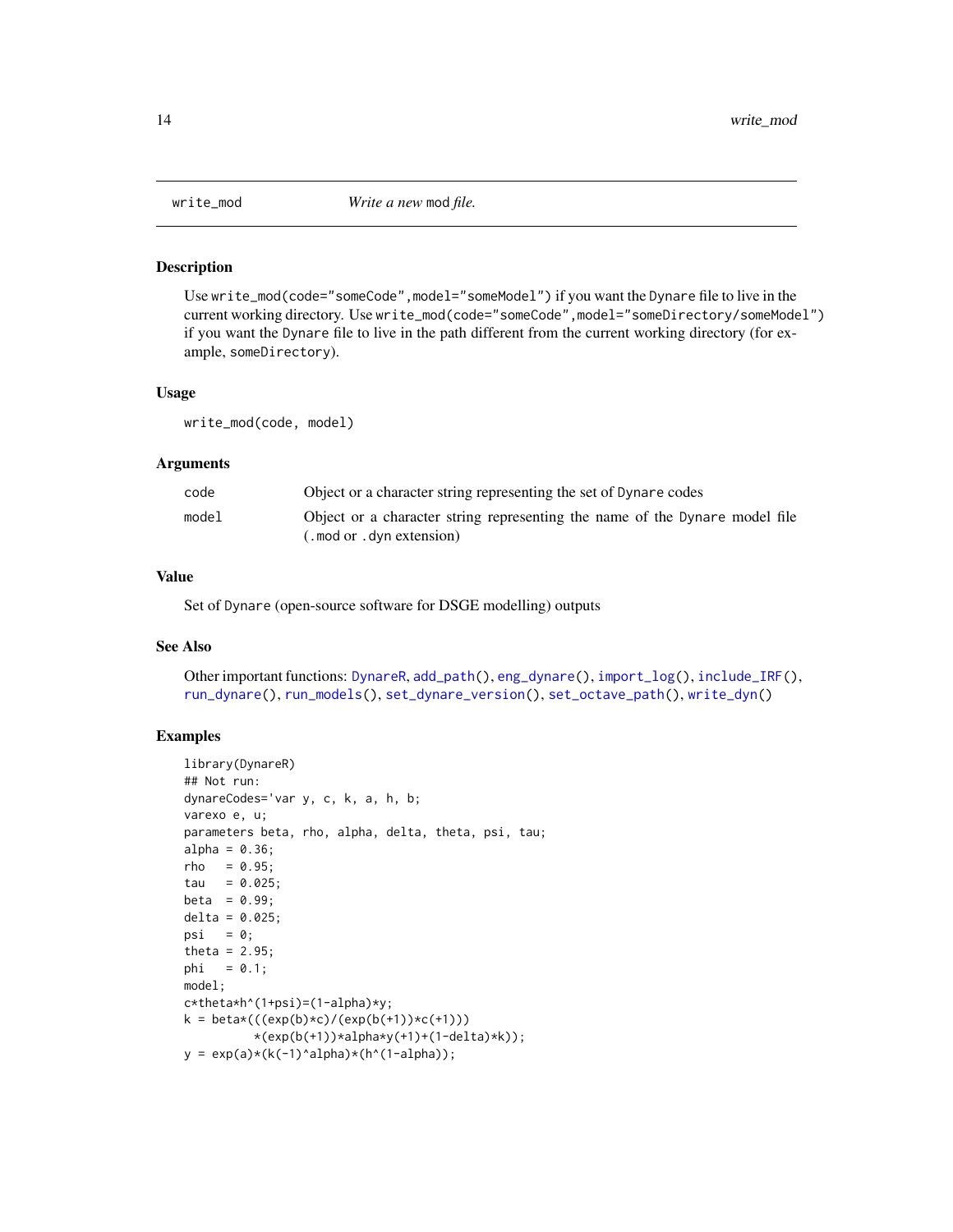write\_mod 15

```
k = exp(b)*(y-c)+(1-delta)*k(-1);a = \text{rho} * a(-1) + \text{tau} * b(-1) + e;b = \text{tau} \cdot a(-1) + r h o * b(-1) + u;end;
initval;
y = 1.08068253095672;
c = 0.80359242014163;h = 0.29175631001732;
k = 11.08360443260358;a = 0;b = 0;e = 0;u = 0;end;
shocks;
var e; stderr 0.009;
var u; stderr 0.009;
var e, u = phi*0.009*0.009;
end;
stoch_simul;'
# This writes "example1" of the `Dynare` example with mod extension
write_mod(code=dynareCodes,model="example1")
# This writes "example1" of the `Dynare` example with mod extension in "DynareR/write_mod" folder
write_mod(code=dynareCodes,model="DynareR/write_mod/example1")
## End(Not run)
```